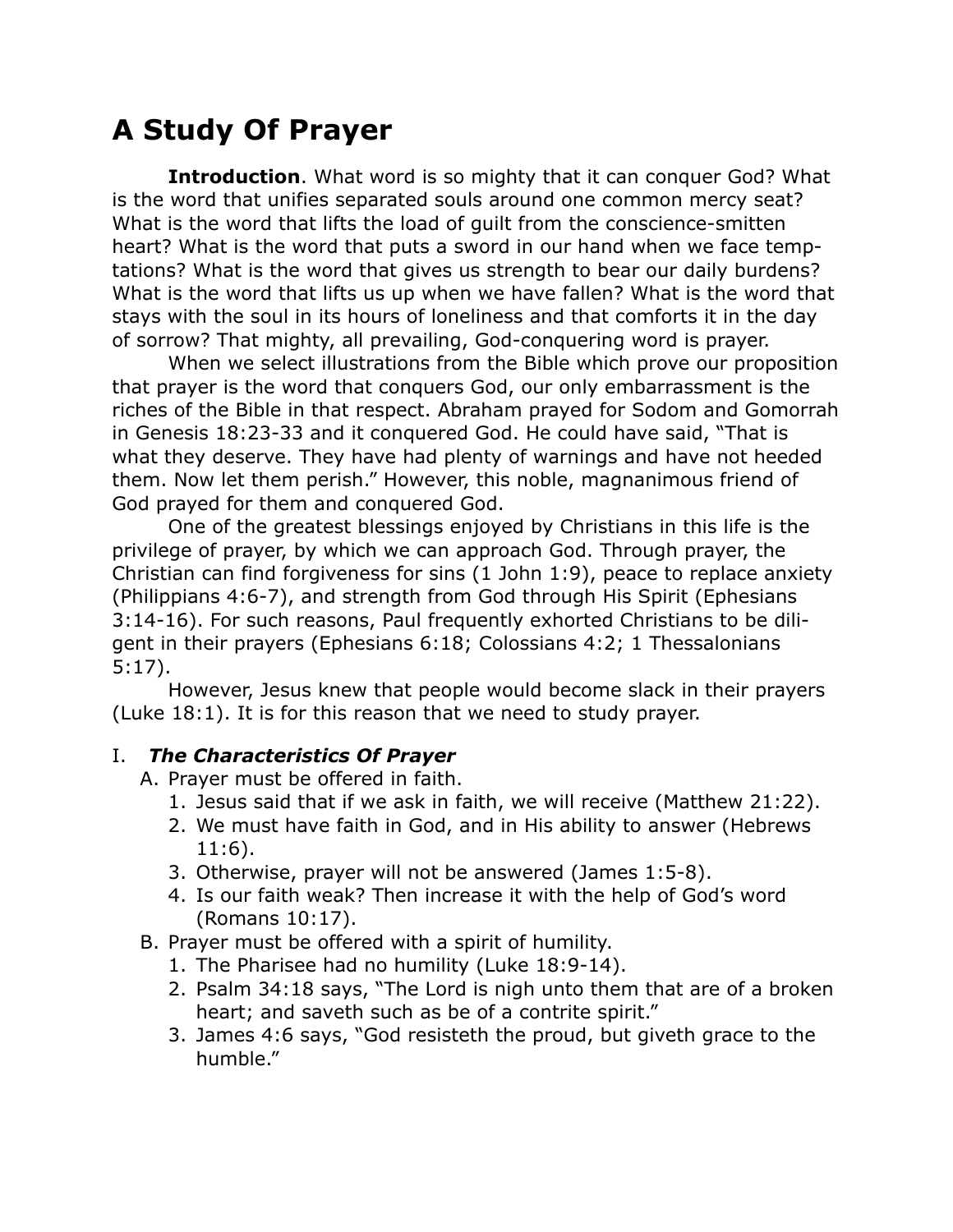- C. Prayer must be offered in harmony with God's will.
	- 1. God answers prayer that is offered according to His will (1 John 3:22; 5:14; cf. Matthew 17:4; 18:15; Mark 4:33; John 7:51; Acts 23:35; 28:28).
	- 2. Jesus provided the example for us in His prayers at Gethsemane (Luke 22:42).
	- 3. Too often, prayers are unanswered because they are more concerned with our will, rather than God's will (James 4:3).
- D. Prayer must be offered by those righteous before God.
	- 1. Peter wrote, "For the eyes of the Lord are over the righteous, and his ears are open unto their prayers: but the face of the Lord is against them that do evil" (1 Peter 3:12).
	- 2. The prayers of the righteous person are effective (James 5:16-18).
	- 3. But those continuing in sin He will not hear (Proverbs 28:9; Isaiah 59:1-2).
	- 4. To be righteous before God, one must submit to the "righteousness of God" offered in Christ (Romans 10:1-4).
- E. Prayer must be offered in a spirit of thanksgiving.
	- 1. This fact is persistently stated in the New Testament (Ephesians 5:20; Philippians 4:6; Colossians 4:2; 1 Thessalonians 5:17-18).
	- 2. Do we think God will help us with our present burdens if we do not take the time to thank Him for past blessings?
- F. Prayer must be offered with persistence.
	- 1. Jesus illustrated this aspect of prayer through two parables.
		- a) The parable of the persistent friend (Luke 11:5-10).
		- b) The parable of the persistent widow (Luke 18:1-8).
	- 2. The virtue of persistence is demonstrated in three instances of prayer.
		- a) Jesus at Gethsemane (Matthew 26:44).
		- b) Paul, pertaining to his "thorn in the flesh" (2 Corinthians 12:7-8).
		- c) The early church (Acts 2:42).
- G. Prayer must be offered in the name of Jesus.
	- 1. This means much more than simply adding a little phrase "in Jesus' name" at the end of our prayers (Ephesians 5:20)!
		- a) Jesus is the only way by which we can approach God (John 14:6).
		- b) Jesus is our high priest who intercedes for us (John 14:13; Hebrews 7:24-25).
	- 2. Appealing to God in the name of His Son can give us great confidence that God will give us what we need (Hebrews 4:14-16).
	- 3. Does one have to audibly state that the prayer is being offered in the name of Jesus?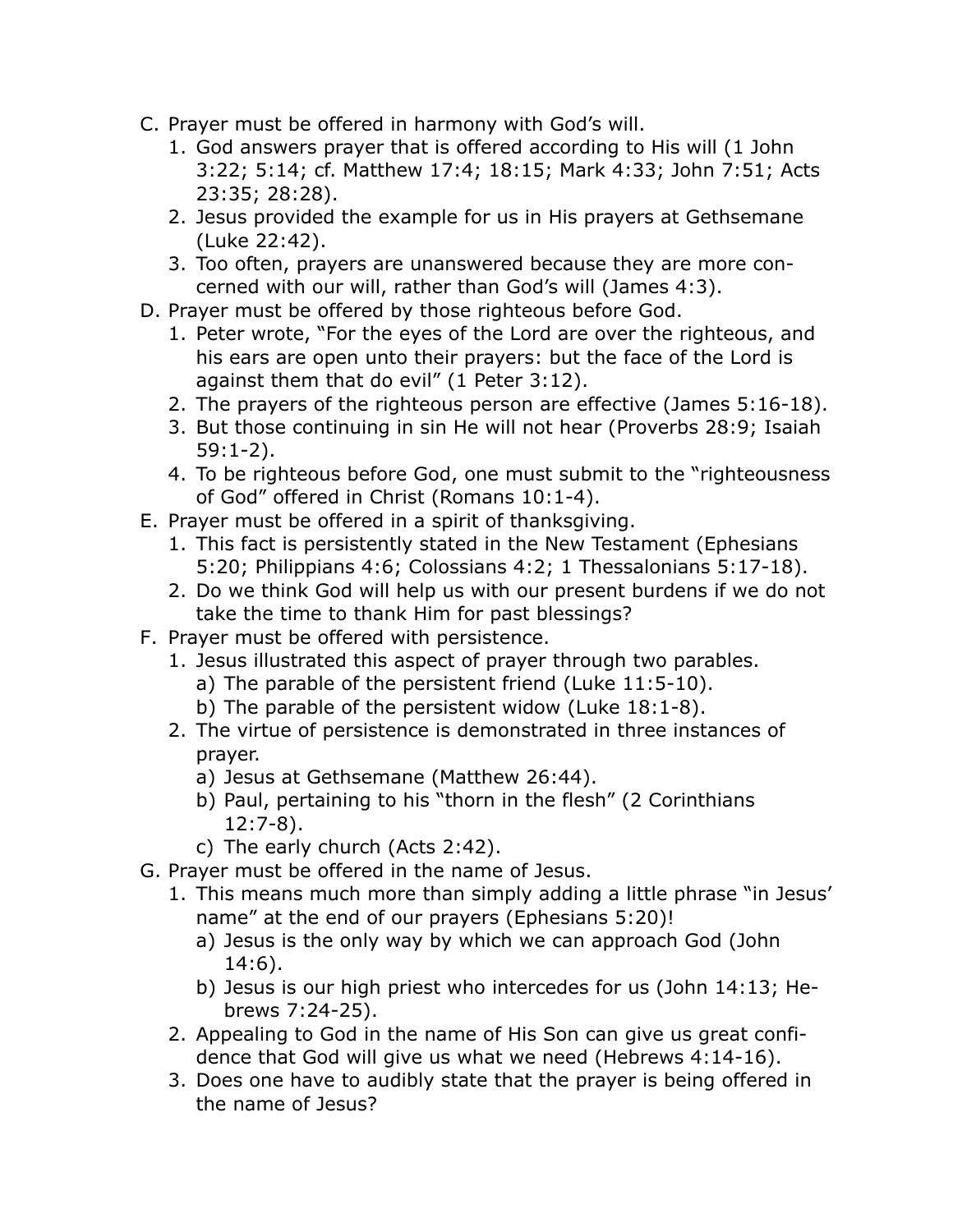- a) This is a common practice, usually at the close of the prayer, among most brethren in the prayers offered in the worship assemblies.
- b) This is similar to what is done when one is baptized.
	- (1) Baptism is to be "in the name of Jesus Christ" (Acts 2:38).
	- (2) It is a good practice to audibly express that baptism is being done "in the name of Jesus Christ" when baptizing someone so that those viewing it, especially non-Christians, will be able to recognize and acknowledge that fact.
- c) The phrase states to everyone present, including first-time visitors or others who would not know otherwise, that prayer is through Jesus and by His authority (cf. Romans 1:8).
	- (1) It reminds the Christian of the wonderful access he has with the Father because of the loving sacrifice of Jesus and His gracious gift of prayer. It is a recognition of His Lordship over him.
	- (2) In personal prayers, even though they may not be stated audibly, it is good to always acknowledge the love and authority of Jesus.

## II. *The Practice Of Prayer*

- A. When should we pray?
	- 1. Having "set times" to pray can help to create the habit of praying.
		- a) There are two good examples in the Bible.
			- (1) David, whom God described as "a man after mine own heart" (Psalm 55:17).
			- (2) Daniel, whom the angel described as "O man greatly beloved" (Daniel 6:10).
		- b) These great men of God made it a habit to pray at set times throughout the day; we would do well to imitate their example.
		- c) At the very least, you should make a special time each day to be alone with your heavenly Father in prayer.
	- 2. Yet prayers should not be limited to "set times."
		- a) Special needs call for special times of praying.
		- b) There are three good examples in the Bible.
			- (1) Jesus, praying on important occasions (Luke 6:12-13; 23:34).
			- (2) Paul, praying in trying circumstances (Acts 16:25).
			- (3) Nehemiah, praying on the spur of the moment (Nehemiah  $2:4-5$ ).
	- 3. The goal is to "pray without ceasing" (1 Thessalonians 5:17).
		- a) Having "set times" will help develop experience in praying.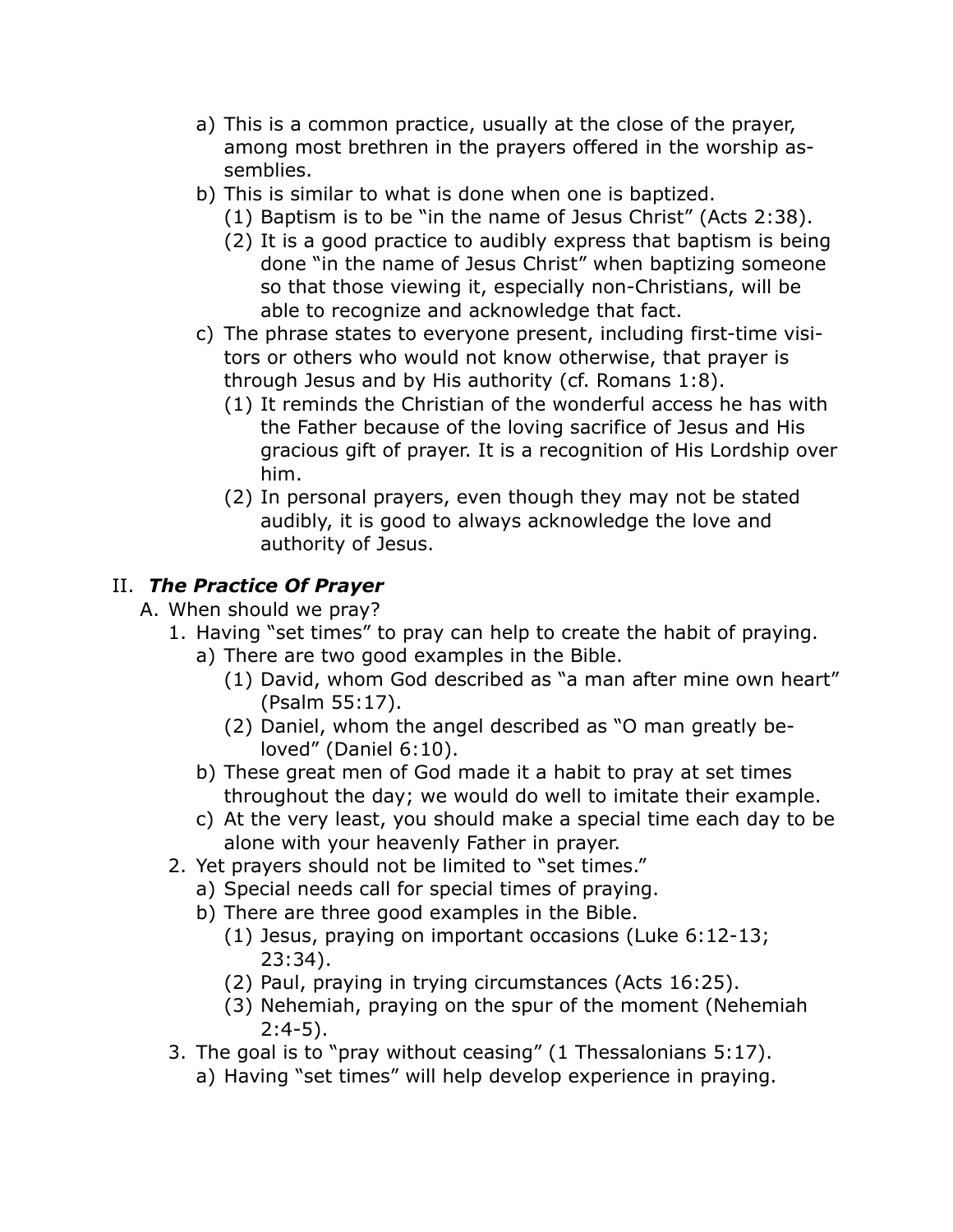- b) Praying spontaneously as needs arise will develop the disposition to pray in every circumstance.
- B. With whom should we pray?
	- 1. Jesus exhorted us to pray "in secret" (Matthew 6:5-6).
		- a) Private prayer should occupy the largest portion of our prayers.
		- b) Consider the value of secret prayer.
			- (1) It forms a close union, communion and fellowship with God.
			- (2) It is a true test of your sincerity and devotion for men cannot see you and God can see right through you!
		- c) Your Father will reward you "openly."
	- 2. Jesus also spoke of praying with "two or three" (Matthew 18:19-20).
		- a) The early Christians prayed together often.
			- (1) They prayed in times of trouble (Acts 4:23-24; 12:5, 12; 16:25).
			- (2) They prayed in times of departure (Acts 20:36; 21:5).
		- b) A sweetness of fellowship and sense of strength comes when God's people pray together.
- C. How should we pray?
	- 1. Jesus taught how to pray (Luke 11:1-4).
		- a) The "Lord's Prayer," as it is commonly called, is a model or guide for learning how to pray.
		- b) A careful examination of this prayer reveals what proper prayer includes.
			- (1) To "whom" we should pray.
			- (2) Praise to God.
			- (3) Supplication to God for His purposes, our physical needs, our spiritual needs, and the spiritual needs of others.
	- 2. Jesus also taught us simplicity in our prayers (Ecclesiastes 5:2; Matthew 6:7-8).
		- a) Therefore, our prayers ought to contain four elements.
			- (1) Adoration for God and His greatness.
			- (2) Confession to God for sins we have committed.
			- (3) Thanksgiving to God for all the blessings we have been given (health, family, friends, guidance, forgiveness, hope, etc.).
			- (4) Supplication to God for what we need and praying on behalf of others.
		- b) By following these, our prayers will be acceptable to Him.
- D. For what should we pray?
	- 1. In the scriptures, God indicates for what He wishes us to pray.
		- a) Self and family.
			- (1) For physical daily needs (Matthew 6:11).
			- (2) For personal growth in devotion to God (Colossians 1:9-12).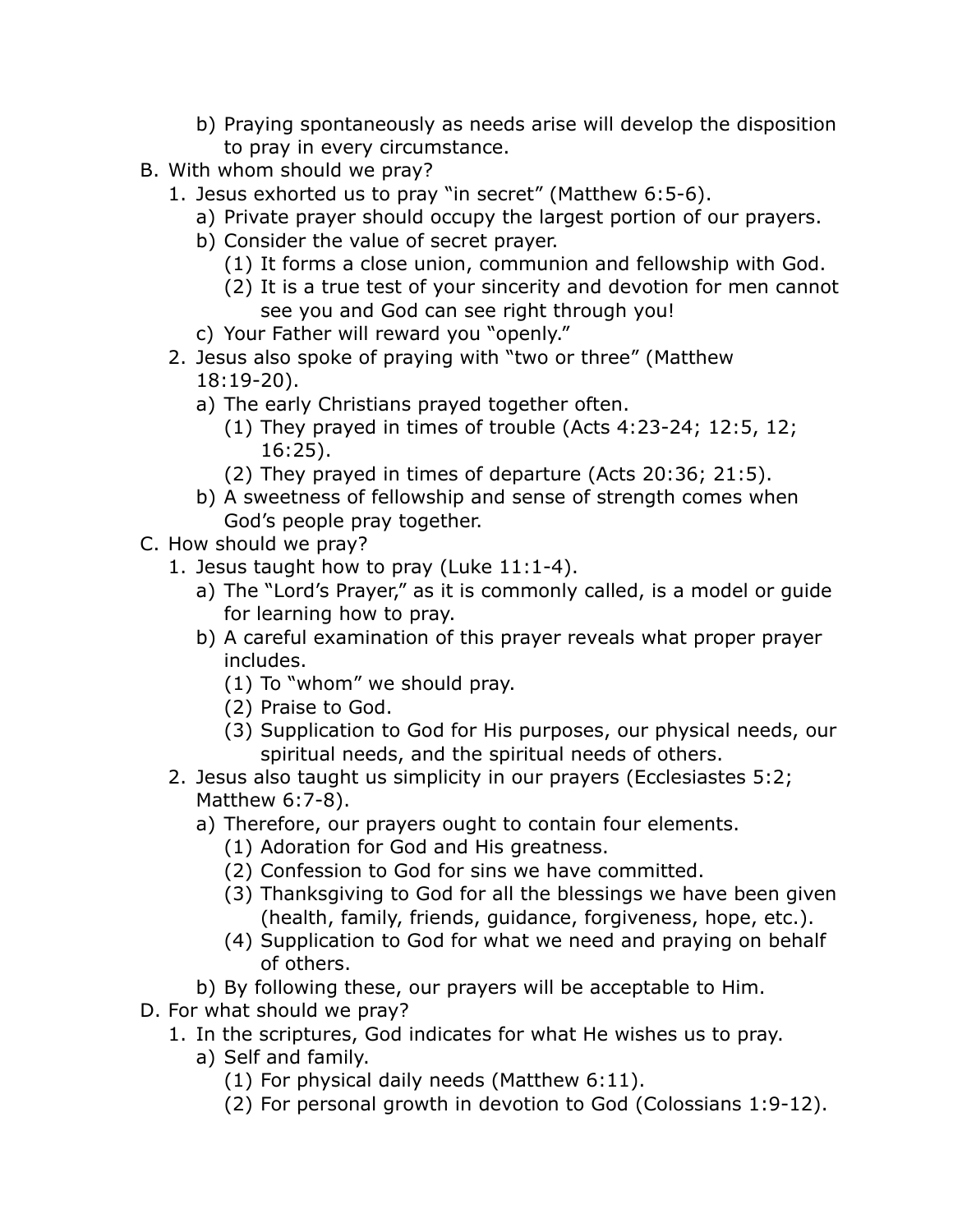- (3) For spouse, children, parents, siblings, etc.
- (4) For their nurture and growth in the teaching of the Lord (Ephesians 6:4).
- b) Community and nation.
	- (1) For peace to prevail (Jeremiah 29:7).
	- (2) For godly and moral standards and righteous living.
	- (3) For national penitence and awareness of God (Psalm 33:12; Proverbs 14:34).
		- (a) Ezra (Ezra 9:6-15).
		- (b) The Levites (Nehemiah 9:32-37).
		- (c) Daniel (Daniel 9:3-19).
	- (4) For leaders to rule wisely (1 Timothy 2:2).
- c) Church and non-Christians.
	- (1) For love and unity to prevail (John 13:35; 17:20-21).
	- (2) For the spiritual growth of each member (Philippians 1:9-11).
	- (3) For the gospel to have free course (2 Thessalonians 3:1).
	- (4) For their salvation (Romans 10:1).
	- (5) For the effort of those involved in teaching them (Ephesians 6:18-20).
- d) Sick, poor and oppressed.
	- (1) For their restoration to health (James 5:14-15).
	- (2) For spiritual strength and peace of mind (James 5:16).
	- (3) Such as the homeless, fatherless, and unborn children (Proverbs 29:7).
	- (4) Those in other nations oppressed by their own rulers or outside influences.
- 2. As we make our supplications known to God, we should have specific objectives for which to pray.

#### III. *The Obstacles To Prayer*

- A. Unconfessed sin.
	- 1. Psalm 66:18 says, "If I regard iniquity in my heart, the Lord will not hear me."
	- 2. The basis for prayer rests upon our being in fellowship with Him; such fellowship is broken if we do not confess our sins to Him!
- B. Improper treatment of others.
	- 1. How we treat others has a bearing upon whether God will hear our prayers.
		- a) E.g., how we treat the poor (Psalm 41:1-3).
		- b) E.g., how one treats his friend (Matthew 5:23-24).
		- c) E.g., how a husband treats his wife (1 Peter 3:7).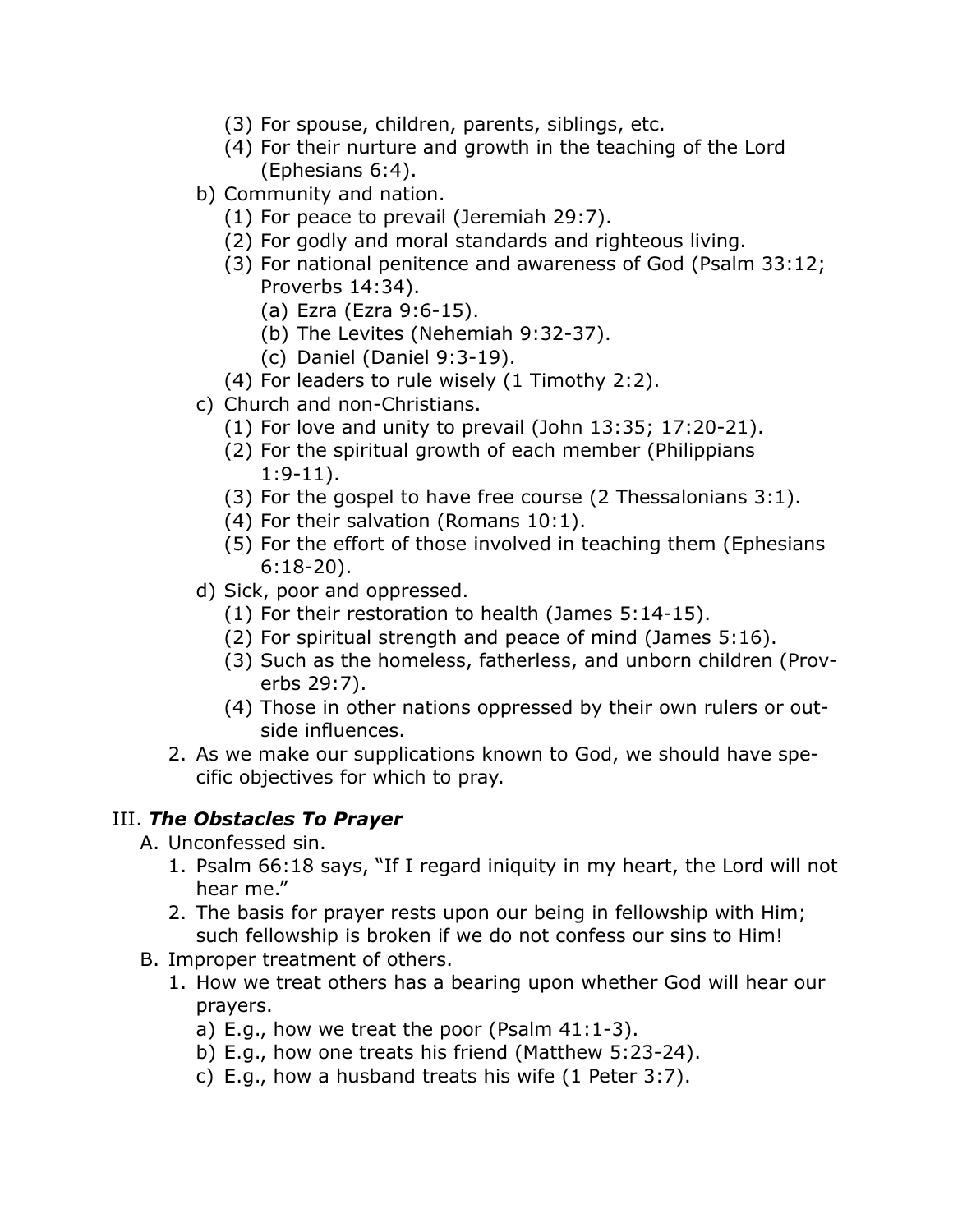2. We must correct our relationships with others (if possible) before we can expect God to hear our prayers and forgive us of our sins (Matthew 6:14-15; 18:21-23).

## IV. *The Answers To Prayers*

- A. "Request granted."
	- 1. God may answer "yes," and grant the petitions we ask of Him (Isaiah 38:1-8). He is pleased to grant our petitions (Matthew 7:7-8).
	- 2. This will be the case the more we try to do His will in our lives (1 John 3:22).
- B. "Request granted, but not yet."
	- 1. We are all familiar with the well-known saying, "Timing is everything." God may grant our request, but according to His time and purpose (Psalm 40:1; Ecclesiastes 3:1).
	- 2. We need to remember God's promise (Philippians 4:19), continue to exercise patience (James 5:10-11), and keep on asking (Luke 11:5-10).
- C. "Request granted, but not as you might expect."
	- 1. Sometimes God says "yes," but answers it in way differently than we anticipated (John 11:3, 43-44).
	- 2. We must remember that God has perspective, wisdom, and power above anything that we can even imagine (Ephesians 3:20). Also, we do not always know what we should pray for or how to pray for it (Romans 8:26).
	- 3. God's thoughts and methods are often much different than ours (Isaiah 55:8-9). For example, think how God might answer a request for strength and perseverance.
		- a) He may give us trials to bear.
		- b) Which in turn develops the virtues we prayed for!
- D. "Request denied."
	- 1. Often God says "no" (Deuteronomy 1:45; 23:5).
	- 2. We must trust that God, who knows all and what is best, would do so only if granting our request would not be for our good (Hebrews 12:5-11).
	- 3. Perhaps we need to learn to appreciate what we already have. Paul prayed three times that the Lord would remove his thorn in the flesh. He was told no, and made to understand that he needed the thorn in the flesh to make him better (2 Corinthians 12:7-10).
	- 4. We may not fully understand, but we can still fully trust Him (Habakkuk 3:17-19), especially in light of the promise in 1 Corinthians  $10:13.$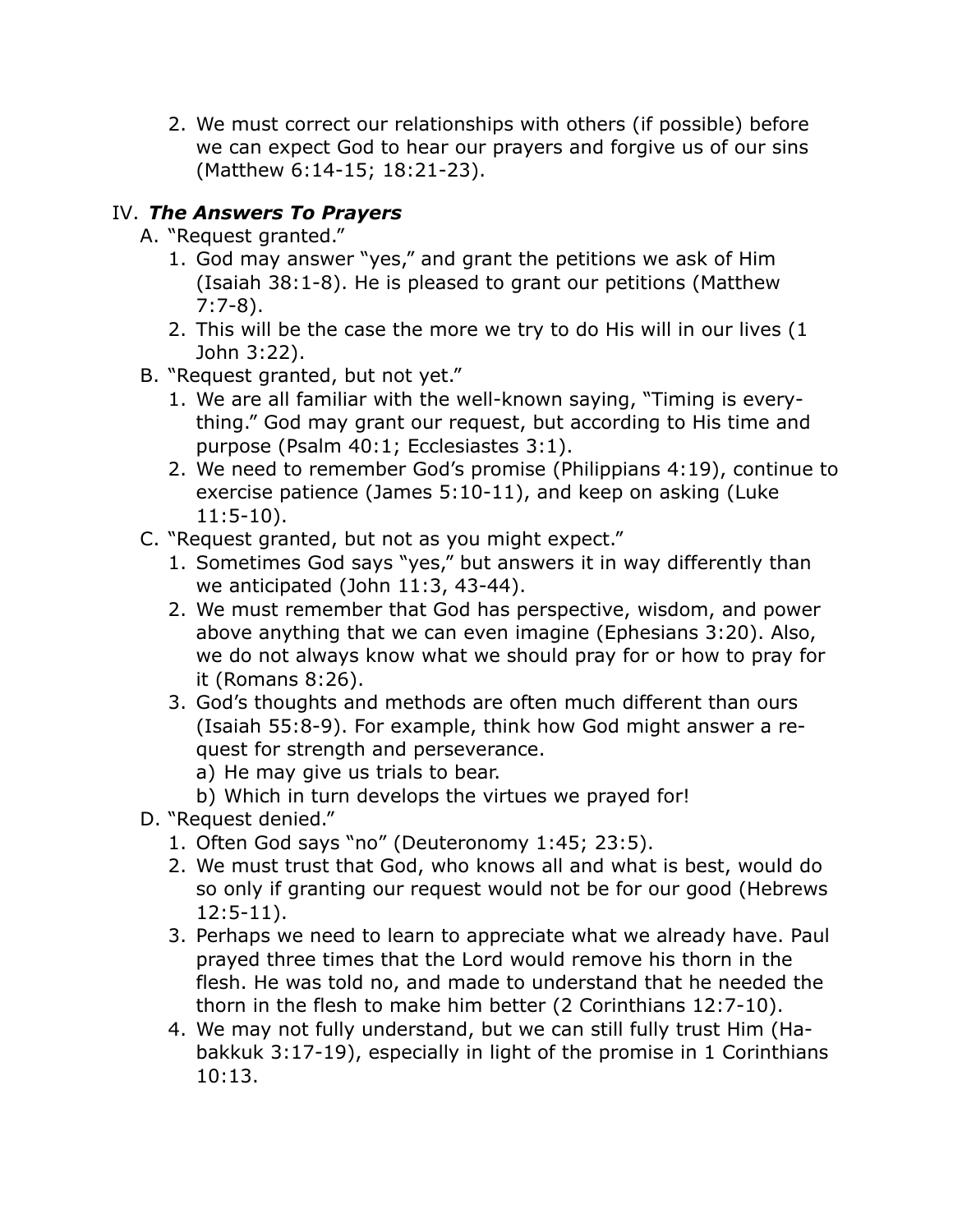### V. *Common Questions About Prayer*

- A. "Can we pray to Jesus?"
	- 1. When a Christian prays, all persons of the Godhead have a role; therefore, in that sense, one cannot pray without involving Jesus.
		- a) Prayers come before the throne of God (Revelation 8:3-4).
		- b) The intercessory roles of both Jesus (1 Timothy 2:1-5) and the Holy Spirit (Romans 8:26-27) are clearly stated.
		- c) Therefore, Jesus has knowledge of prayers offered in His name by His disciples.
	- 2. The New Testament plainly teaches that prayer is to be directed to the Father.
		- a) The instructions of Jesus (Matthew 6:9; Luke 11:2; John 16:23).
		- b) The example of the apostle Paul (Ephesians 3:14; 5:20; Colossians 1:3).
		- c) James 1:17 says the Father is the giver of "every good gift and every perfect gift." If one desires to receive those things for which he is petitioning, he must make his requests to the one who grants those gifts.
			- (1) The heavenly Father knows the needs of His children (Matthew 6:32).
			- (2) The Father supplies "all your need according to His riches in glory by Christ Jesus" (Philippians 4:19).
- B. "Does God hear the prayer of sinners?"
	- 1. The usual answer to this question is "no" with some qualifications such as Cornelius (Acts 10:4). However, if God never hears the prayers of sinners:
		- a) How can His children who have sinned ever receive forgiveness through prayer as instructed in 1 John 1:9?
		- b) Why did the apostle Peter tell Simon the sorcerer to "pray God, if perhaps the thought of thine heart may be forgiven thee" when he was in the "bond of iniquity" (Acts 8:22-23)?
	- 2. A consideration of John 9:31.
		- a) In this text the blind man, having been healed by Jesus, stated, while making His defense before the Jews, "Now we know that God heareth not sinners: but if any man be a worshipper of God, and doeth his will, him he heareth."
		- b) Some have said this verse is not applicable because the man was not inspired but the scriptures support his statement (Psalm 66:18; Proverbs 15:29; 1 Peter 3:12).
		- c) In each of the above scriptures, the matter under consideration is whether or not God will even hear the prayers of His own children, Jew or Gentile, when they continue in sin.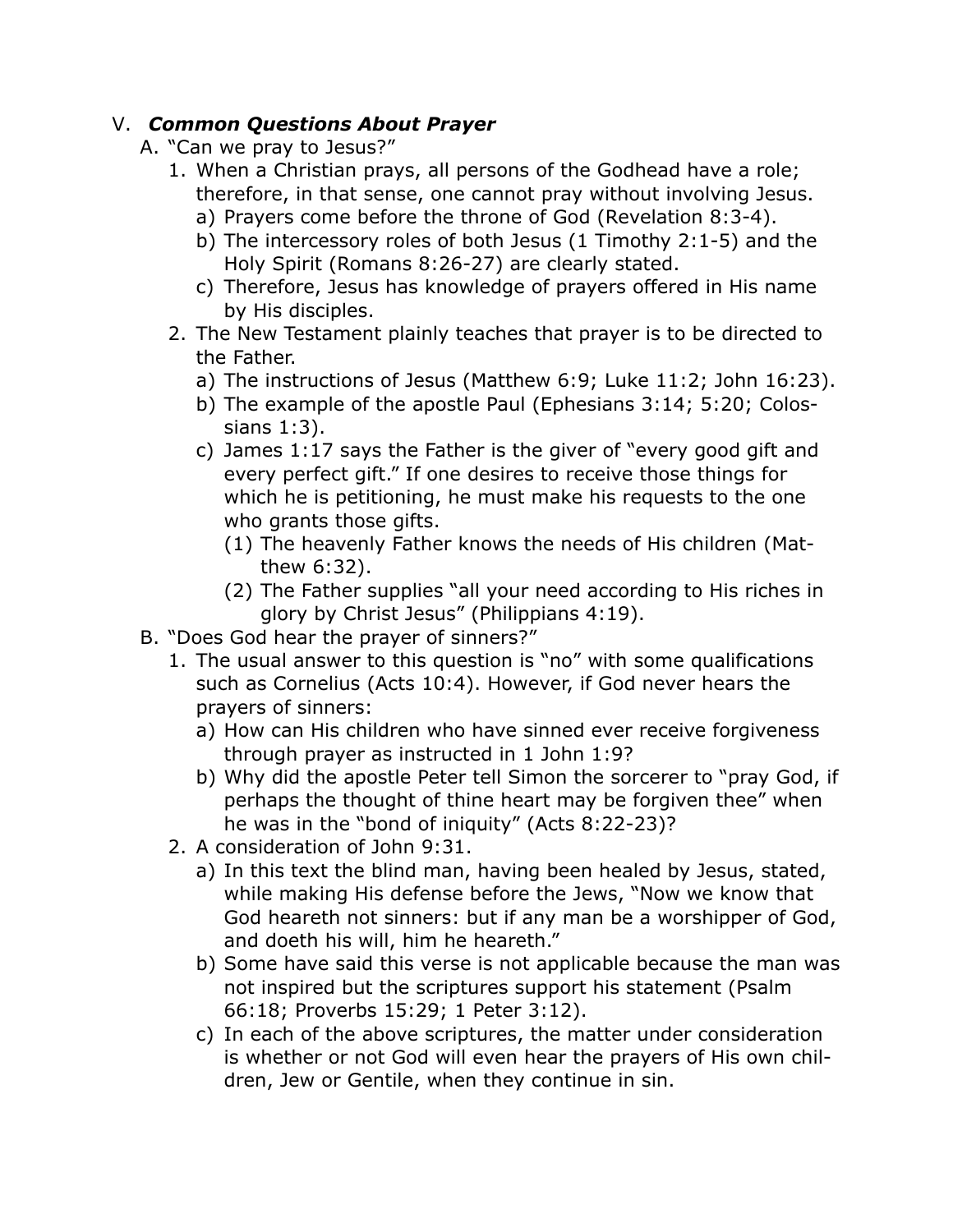- (1) God will not hear the prayer of one who claims to belong to Him if one persists in sinning (Isaiah 59:1-2).
- (2) When a child of God truly repents, he may always turn to God in prayer with the full assurance that God will hear him, but as long as he continues to sin impenitently, he has no hope that God will hear him.
- 3. The more accurate question is, "Does God ever hear the prayers of non-Christians?"
	- a) The case of Cornelius.
		- (1) Though he was not a Christian, his prayers were heard (Acts 10:4, 31).
		- (2) We are not told for what Cornelius was praying.
			- (a) Even though God answered his prayer by sending Peter to him, he likely was not praying for Peter to be sent to him or about the gospel Peter would preach.
			- (b) He may have been praising God, thanking Him, or making some special requests based on what he knew.
		- (3) Not realizing that he was not a true child of God, he offered many prayers. God heard his prayers for God always hears the prayers of those who truly seek Him (Matthew 7:7-11; Hebrews 11:6).
		- (4) Since he was not a child of God and did not really have the right to approach God in prayer as his Father, there was only one answer God could give him. Peter was sent with the answer as to how to become a child of God.
			- (a) Cornelius was "on the outside looking in" -- seeing children of God praying, and wanting to be like them, he prayed too.
			- (b) His understanding was still imperfect so he did not realize that he did not have access to the throne of grace like those who were already Christians had.
			- (c) God heard his prayer and answered it, not by granting what a non-Christian has no right to request, but by providing what the man really needed -- the opportunity to hear and obey the gospel and thereby gain access to God's throne of grace through Jesus Christ.
	- b) The case of Saul.
		- (1) After Jesus appeared to him on the road to Damascus, Saul went into the city where he penitently spent three days in fasting and prayer (Acts 9:8-9, 11).
		- (2) God sent Ananias to him "for, behold, he prayeth" (Acts 9:12).
			- (a) The prayers of Saul were heard by the Lord.